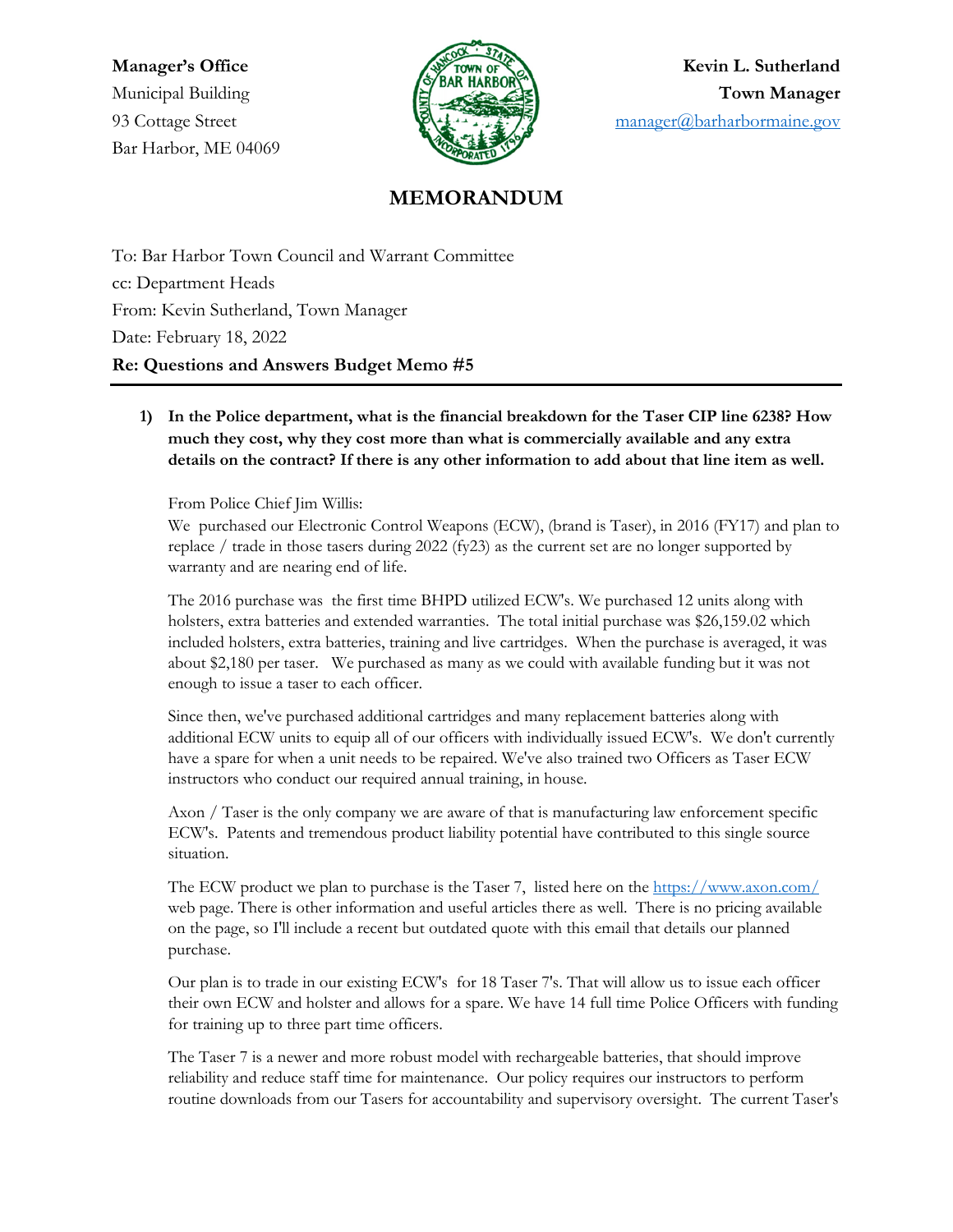must be manually downloaded utilizing a PC and dongle. The model 7's have an automatic download feature that happens when the batteries are being recharged.

The quote we received in November 2021 (attached) includes allowance for trading in our current units and has extra batteries and warranty coverages for 5 years. The total of the quote is \$40,500.01, averaging \$2,250 per ECW, which is about \$70 more per unit that our 2016 purchase. Our CIP planned expenditure for FY23 is \$40,000.00. We would likely adjust our purchase slightly or utilize equipment funds in the PD's general fund budget to ensure the \$40,000 CIP expenditure is adhered to.

Mount Desert PD's CIP is aligned with ours and we plan to replace all of the MDPD tasers at the same time as Bar Harbor's. It is critical for our officers to carry the same kind of equipment, particularly with important tools like the ECW's.

#### **Attached: Axon Enterprise, Inc. quote for Bar Harbor Police Department**

**2) Among some general suggestions for future budget reviews, Warrant Committee will be suggesting we ask the Non-Profits (Jesup, YMCA, town band, & C of C) to submit request applications comparable to our cooperation agencies. In that discussion, we wondered whether the 3 "asks" from the Chamber of Commerce should be consolidated--instead of 3 line items, they request 1 amount with specific commitments to particular holidays or activities.**

The way I've understood it - the line items associated with the Non-profits (Section 3, Page  $8 - 1059$ ) - Parks and Recreation) are tied to specific programming that the town chooses to provide through other organizations. Three quick examples of what other communities do:

- The library is a department of the town (in Bar Harbor's case, we provide some funding to the Jesup)
- There is a Park and Rec Department (or division of Public Works with staffing) that provides programming for youth, adults, and families (in Bar Harbor's case, that is the through the YMCA)
- The Public Works (or Parks and Rec) crews are responsible for decorations and other event coordination or it is outsourced to a Downtown Main Street organization (in Bar Harbor's case, we provide some funding the Chamber of Commerce to assist us in this work)

In all three cases above, I believe Bar Harbor gets very good value for the dollars provided without having to increase town staffing levels.

That said, I do think there is a more comprehensive approach to providing resources to outside agencies and we can look to explore that as part of the debrief after the budget process and through some follow up meetings before the next budget is developed.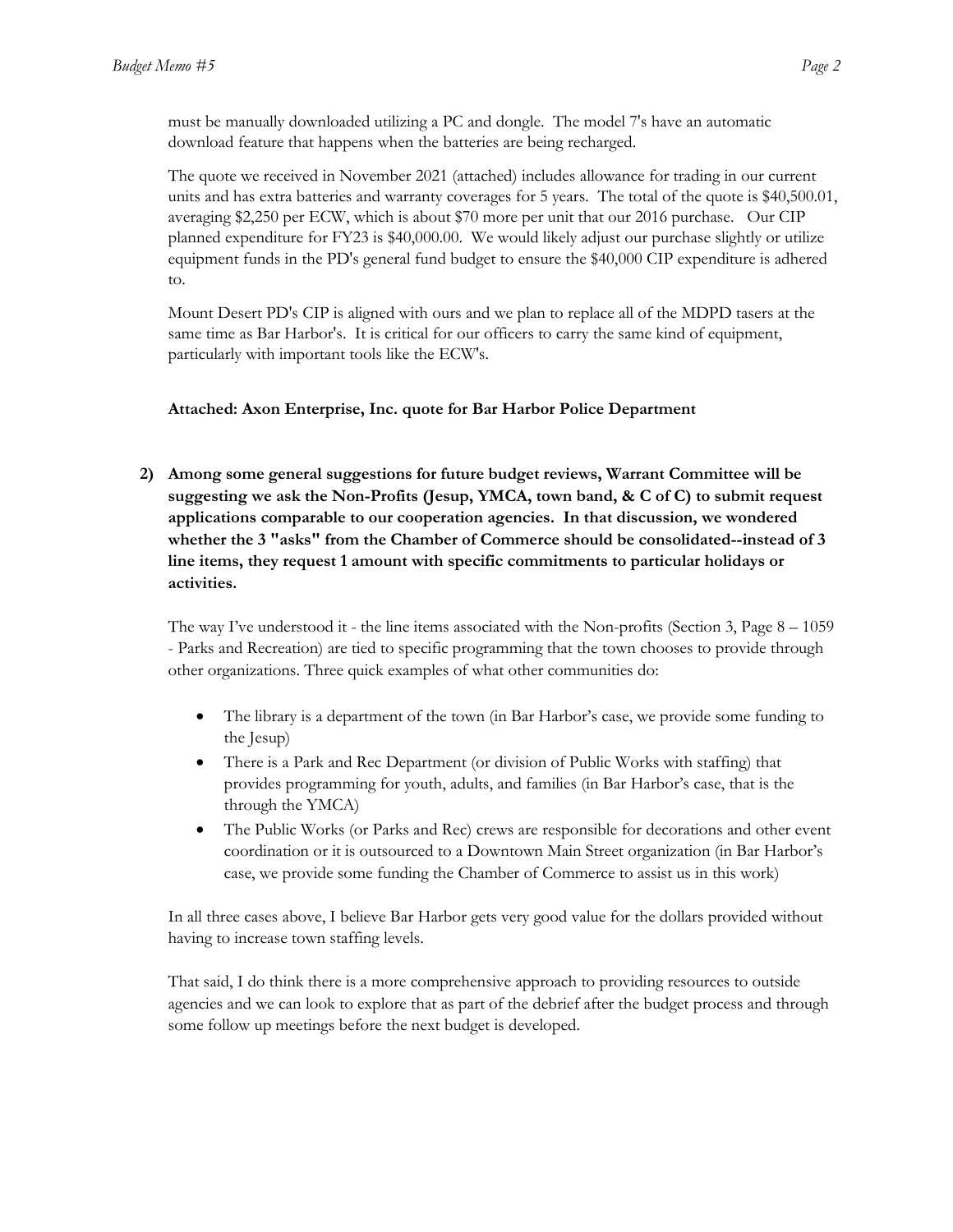### **3) What is the full amount that is provided to the Chamber of Commerce?**

Section 3, page 8

| 1059-5926                                          | 4th of July         | \$15,760                                           |  |
|----------------------------------------------------|---------------------|----------------------------------------------------|--|
| 1059-5932                                          | Holiday Decorations | $$6,000$ (down from $$9,270$ – amended by Council) |  |
| 1059-5933                                          | Seaside Cinema      | $$1,500$ (down from $$3,000$ – amended by Council) |  |
| Parks and Recreation Total to Chamber              |                     | \$23,260                                           |  |
| Section 4, page 2                                  |                     |                                                    |  |
|                                                    |                     |                                                    |  |
| 6510-5358                                          | Wayfinding Services | $$42,600$ – paid out of Cruise Ship Fund.          |  |
| Total to Chamber for Fiscal year 2023 is: \$65,860 |                     |                                                    |  |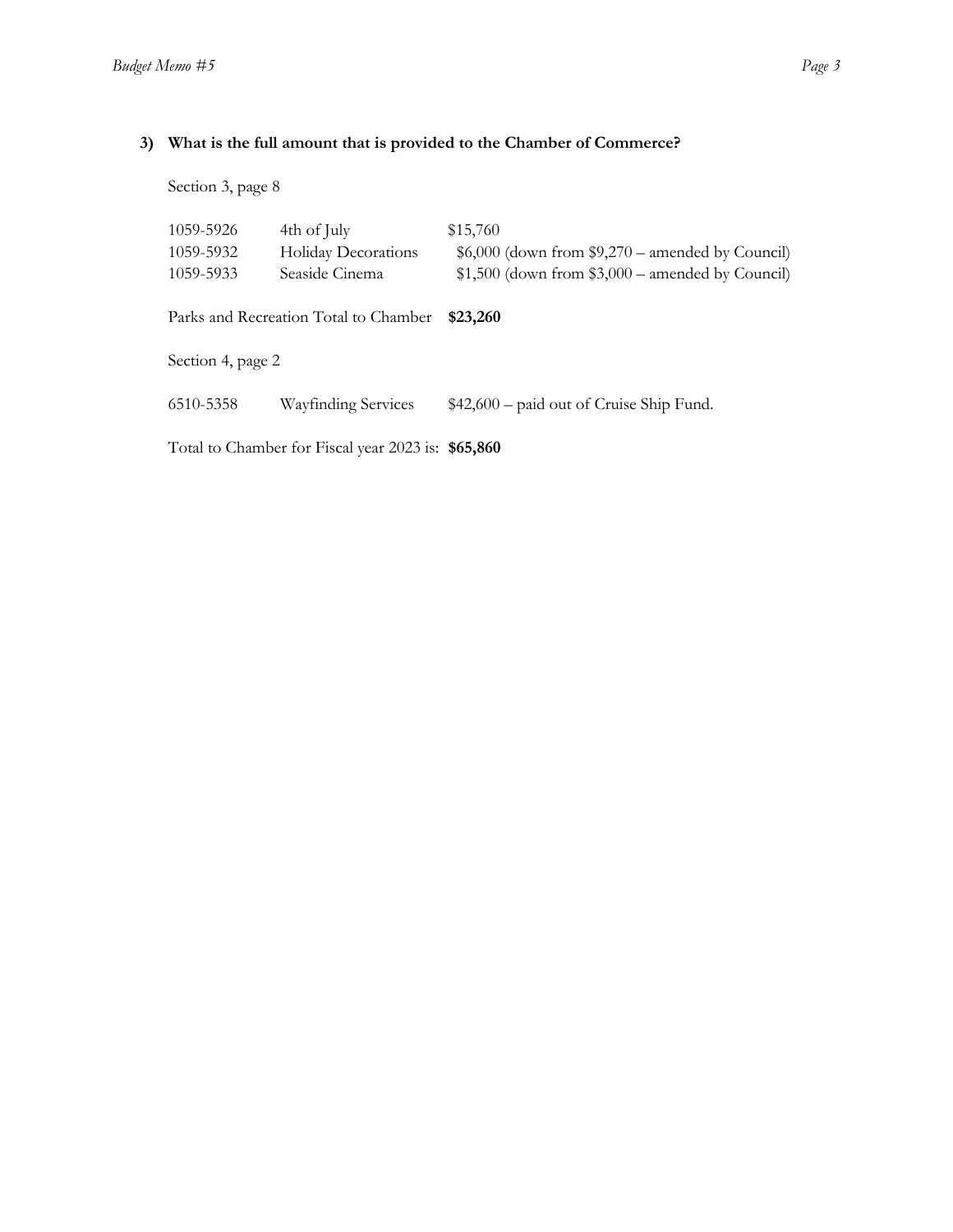

**Axon Enterprise, Inc.** 17800 N 85th St. Scottsdale, Arizona 85255 United States VAT: 86-0741227 Domestic: (800) 978-2737 International: +1.800.978.2737

### **Q-353833-44509.827LC**

Issued: 11/09/2021

Quote Expiration: 12/31/2021

EST Contract Start Date: 12/15/2021

Account Number: 480528

Payment Terms: N30

Delivery Method: Fedex - Ground

| <b>SHIP TO</b>                            | <b>BILL TO</b>               | <b>SALES REPRESENTATIVE</b>  | <b>PRIMARY CONTACT</b>               |
|-------------------------------------------|------------------------------|------------------------------|--------------------------------------|
| Business; Delivery; Invoice-37 Firefly Ln | Bar Harbor Police Dept. - ME | Lucas Campbell               |                                      |
| 37 Firefly Ln                             | 37 Firefly Ln                | Phone:                       | Phone: (623) 570-3760                |
| Bar Harbor, ME 04609-1802                 | Bar Harbor, ME 04609-1802    | Email: $l$ campbell@axon.com | Email: dbrundrett@barharbormaine.gov |
| <b>USA</b>                                | <b>USA</b>                   | Fax:                         | Fax:                                 |
|                                           | Email:                       |                              |                                      |
|                                           |                              |                              |                                      |

| Program Length                | 60 Months   | <b>Bundle Savings</b>     | \$4,211.27 |
|-------------------------------|-------------|---------------------------|------------|
| <b>TOTAL COST</b>             | \$40,500.01 | <b>Additional Savings</b> | \$2,700.00 |
| <b>ESTIMATED TOTAL W/ TAX</b> | \$40,500.01 | <b>TOTAL SAVINGS</b>      | \$6,911.27 |

| <b>Bundle Savings</b>     | \$4,211.27 |
|---------------------------|------------|
| <b>Additional Savings</b> | \$2,700.00 |
| <b>TOTAL SAVINGS</b>      | \$6,911.27 |

П

| <b>PAYMENT PLAN: 5 Year Default</b> |                     |                   |
|-------------------------------------|---------------------|-------------------|
| <b>PLAN NAME</b>                    | <b>INVOICE DATE</b> | <b>AMOUNT DUE</b> |
| Year 1                              | Nov. 2021           | \$8,100.01        |
| Year $2$                            | Nov, 2022           | \$8,100.00        |
| Year 3                              | Nov, 2023           | \$8,100.00        |
| Year $4$                            | Nov, 2024           | \$8,100.00        |
| Year $5$                            | Nov, 2025           | \$8,100.00        |